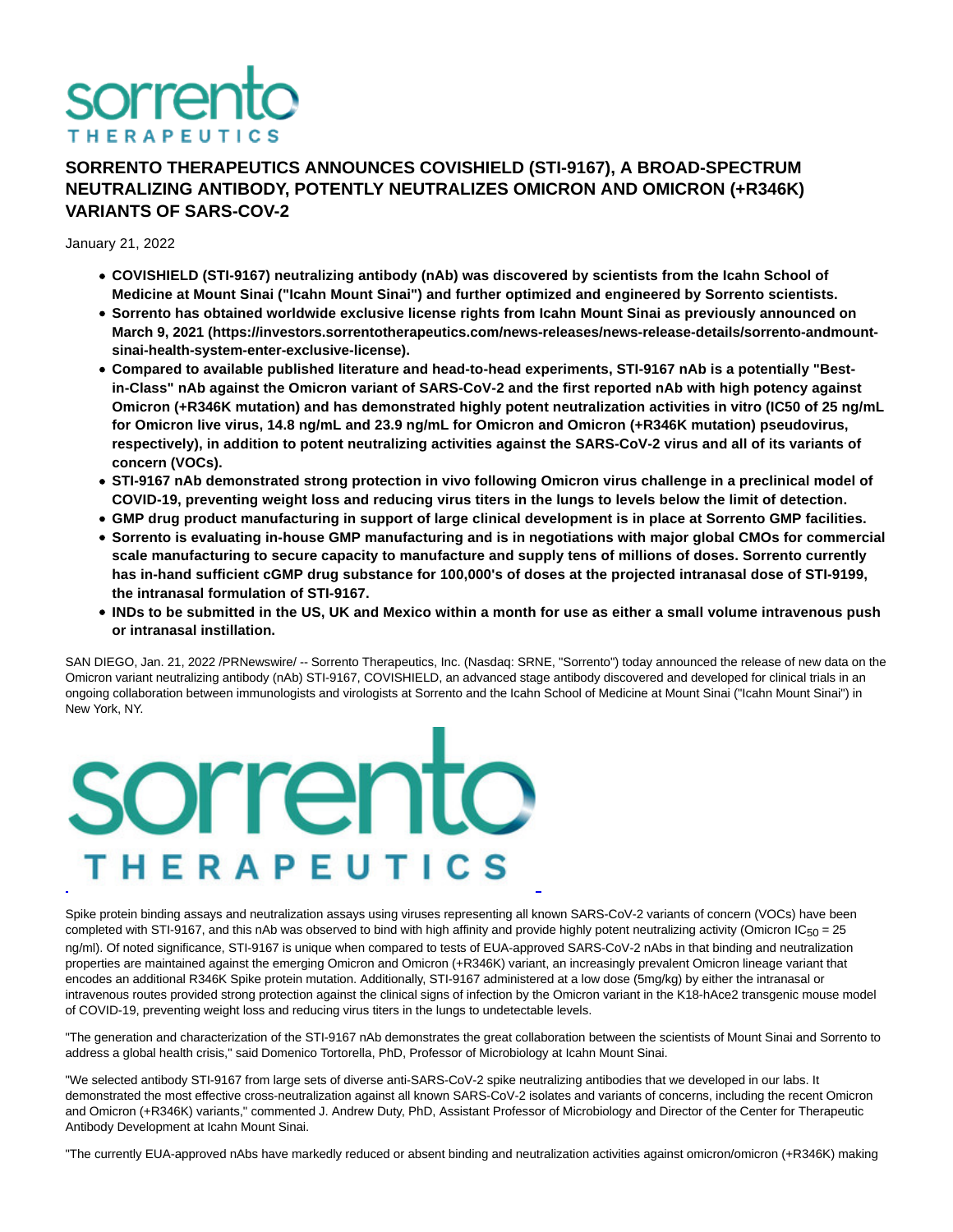them inadequate to support current clinical needs," stated Mike A. Royal, MD, JD, MBA, Chief Medical Officer at Sorrento. "Alternative nAbs are sorely needed in the near term, particularly for the pediatric population which appears to be at higher risk for severe omicron infection and hospitalization. Our intranasal COVIDROPS formulation delivers our nAbs to the upper airways where Omicron is most likely to target and flourish, and as a non-invasive, easy to administer treatment, it is ideal for children. We have already begun to treat children with COVIDROPS (with STI-2099) in Mexico where the delta variant is still prevalent. Through Phase 2 studies in the US, United Kingdom and Mexico, we have seen a benign safety profile for intranasal delivery of our nAbs and expect a similar outcome with COVIDROP (with STI-9167)."

"We now have had experience with bringing multiple COVID-19 therapeutics into the clinic and advancing several into Phase 2 and/or pivotal development," says Mark Brunswick, PhD, SVP and Head of Regulatory Affairs and Quality at Sorrento. "We are well situated to rapidly bring forth COVISHIELD through the IND stage and into the clinic and expect to file this important IND in the next month."

Dr. Henry Ji, Chairman and CEO of Sorrento, commented, "The work by the teams at Sorrento and Mount Sinai has yielded a remarkable antibody with unique and valuable protective properties against Omicron and all other SARS-CoV-2 VOCs. Our COVISHIELD neutralizing antibody is the best-in-class and the most advanced candidate for combatting the prevalent Omicron and emerging Omicron (+R346K) VOCs. We are working diligently to position this antibody for use in COVID patients and are confident that our approach will provide an efficacious clinical solution not only in the near term but also as the pandemic continues to evolve."

A preprint manuscript was submitted on January 19, 2022 and will be published shortly online a[t biorxiv.org.](http://biorxiv.org/)

The neutralizing antibody described was generated in the laboratories at Mount Sinai and exclusively licensed to Sorrento Therapeutics. Mount Sinai and Mount Sinai faculty members have a financial interest in Sorrento Therapeutics.

### **About STI-9167, COVISHIELD, Antibody**

Initially isolated as a SARS-CoV-2 (WA-1 strain) nAb candidate following vaccination of transgenic mice, the STI-9167 antibody was optimized to maximize protein stability and minimize interactions with host Fc gamma receptors. Using established master cell banks, GMP drug product has been generated at Sorrento in preparation for anticipated Phase 1 through pivotal Phase 2/3 human clinical trials. Tech transfer of methods and GMP processes in support of commercial-scale GMP manufacturing is currently underway.

### **About STI-9167 Clinical Development Plans**

Sorrento has demonstrated the protective effects of SARS-CoV-2 nAbs administered by either intravenous, IV, or intranasal, IN, routes in preclinical COVID-19 animal models and the safety of SARS-CoV-2 nAbs administered by IV and IN routes to human subjects. Current clinical study plans for STI-9167, pending feedback from regulatory agencies, call for evaluation of safety following antibody administration at single doses via the IV and IN routes in healthy normal adults or asymptomatic Omicron infected patients, followed by large Phase 2/3 clinical trials globally for newly infected COVID-19 patients.

### **About Sorrento Therapeutics, Inc.**

Sorrento is a clinical and commercial stage biopharmaceutical company developing new therapies to treat cancer, pain (non-opioid treatments), autoimmune disease and COVID-19. Sorrento's multimodal, multipronged approach to fighting cancer is made possible by its extensive immunooncology platforms, including key assets such as fully human antibodies ("G-MAB ™ library"), immuno-cellular therapies ("DAR-T ™"), antibody-drug conjugates ("ADCs"), and oncolytic virus ("Seprehvec ™"). Sorrento is also developing potential antiviral therapies and vaccines against coronaviruses, including Abivertinib, COVI-AMG ™, COVISHIELD ™, COVI-MSC ™ and COVIDROPS ™, and diagnostic test solutions, including COVITRACK ™and COVISTIX ™.

Sorrento's commitment to life-enhancing therapies for patients is also demonstrated by our effort to advance a first-in-class (TRPV1 agonist) non-opioid pain management small molecule, resiniferatoxin ("RTX"), and SP-102 (10 mg, dexamethasone sodium phosphate viscous gel) (SEMDEXA ™), a novel, viscous gel formulation of a widely used corticosteroid for epidural injections to treat lumbosacral radicular pain, or sciatica, and to commercialize ZTlido® (lidocaine topical system) 1.8% for the treatment of post-herpetic neuralgia (PHN). RTX has cleared for Phase II trial for intractable pain associated with cancer and a Phase II trial in osteoarthritis patients. SEMDEXA announced highly statistically significant positive top-line results from its Phase III Pivotal Trial C.L.E.A.R Program for its novel, non-opioid product for the treatment of lumbosacral radicular pain (sciatica). ZTlido® was approved by the FDA on February 28, 2018.

For more information visit [www.sorrentotherapeutics.com](https://c212.net/c/link/?t=0&l=en&o=3418366-1&h=4049103469&u=http%3A%2F%2Fwww.sorrentotherapeutics.com%2F&a=www.sorrentotherapeutics.com)

### **Forward-Looking Statements**

This press release and any statements made for and during any presentation or meeting contain forward-looking statements related to Sorrento Therapeutics, Inc., under the safe harbor provisions of Section 21E of the Private Securities Litigation Reform Act of 1995 and subject to risks and uncertainties that could cause actual results to differ materially from those projected. Forward-looking statements include statements regarding STI-9167, including the potential potency and neutralizing profile of STI-9167 with respect to SARS-CoV-2 and its variants of concern (VOCs); the preclinical and clinical testing of STI-1967; the potential safety and efficacy of STI-1967; the potential for STI-9167 to exhibit best-in-class neutralization against SARS-CoV-2 and all of its VOCs, including high potency against the Omicron and Omicron (+R346K) variants; the expected impact STI-9167 will have against current and future VOCs of SARS-CoV-2; the potential for STI-1967 to provide strong protection against infection by the Omicron variant; the expected dosing and/or route(s) of administration for STI-9167; Sorrento's internal drug product manufacturing capabilities in support of clinical development and its plans to engage global contract manufacturing organizations to provide or support commercial-scale manufacturing capacity; the expectations and timing for submitting Investigational New Drug (IND) applications for STI-1967 in the US, UK, Mexico and/or any other territories; the expected administration method(s) of STI-1967; the potential clinical trial design for STI-1967; the potential for preliminary data results to be replicated in preclinical and clinical studies; and Sorrento's potential position in the antiviral industry. Risks and uncertainties that could cause our actual results to differ materially and adversely from those expressed in our forward-looking statements, include, but are not limited to: risks related to Sorrento's and its subsidiaries', affiliates' and partners' technologies and prospects and collaborations with partners, including, but not limited to risks related to seeking regulatory approval for STI-1967; risks related to conducting preclinical studies and seeking IND acceptance for STI-1967; clinical development risks, including risks in the progress, timing, cost, and results of clinical trials and product development programs; risk of difficulties or delays in obtaining regulatory approvals; risks that clinical study results may not meet any or all endpoints of a clinical